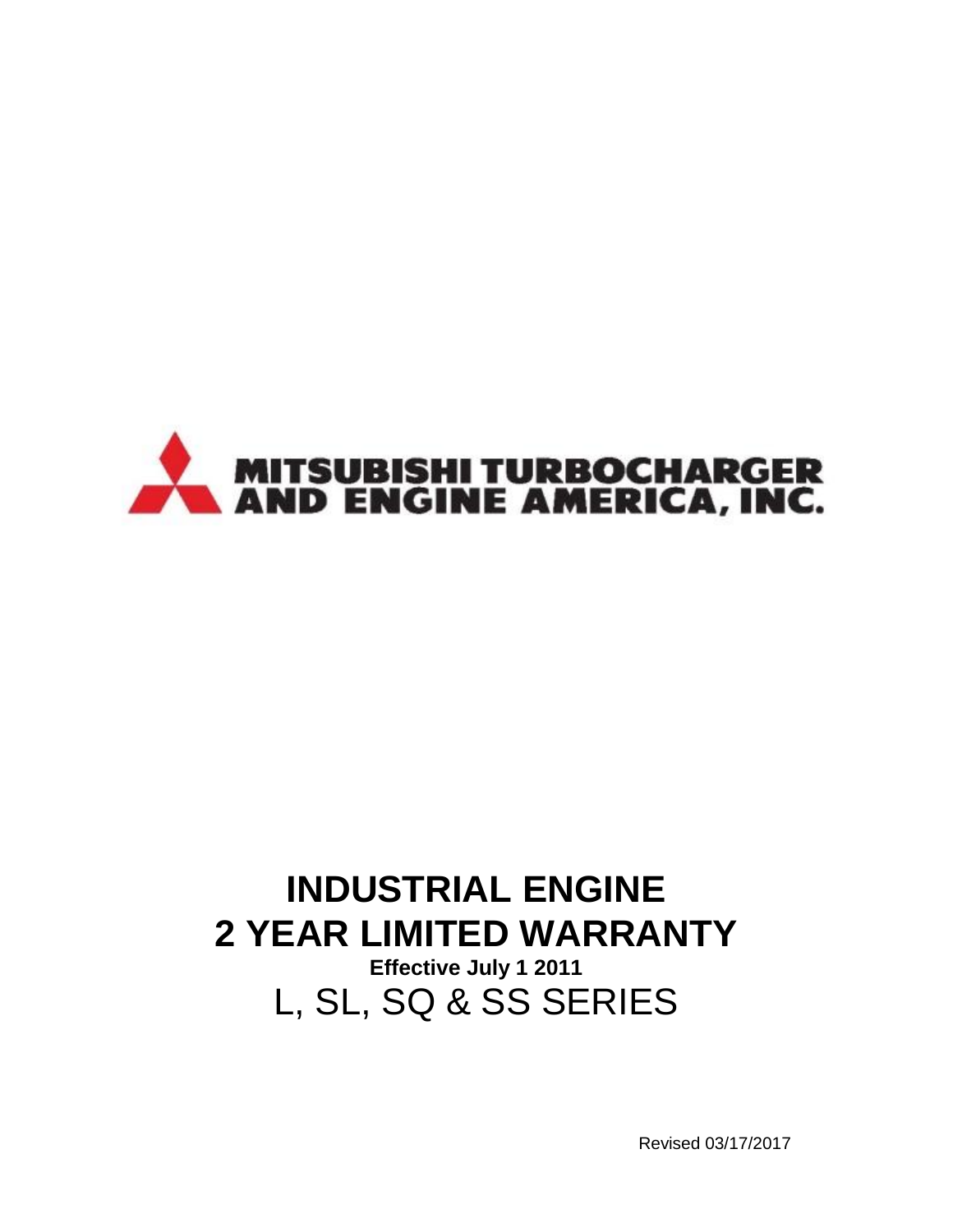#### **INDUSTRIAL ENGINE LIMITED WARRANTY L, SL, SQ & SS SERIES**

Mitsubishi Turbocharger & Engine America, Inc. (MTEA) warrants to the User Purchaser / Owner that each new Mitsubishi Industrial Engine marketed by MTEA as a separate power source and used in Industrial applications in Mexico, Central, and South America, under normal use and maintenance, shall operate without defects in material or workmanship. Except as otherwise provided herein, the warranty period begins at the time of the earlier to occur of (1) first retail sale of the engine or the product into which the engine is incorporated or (2) the accumulation of 100 engine demonstration hours. As used herein "First Retail Sale" includes rental or lease. This warranty, subject to an inspection of the engine is transferable to a second owner. Buyer may assign its rights under this limited warranty if approved by MTEA after MTEA's inspection and registration of the second owner. The duration for this warranty is the warranty period shown in the schedule below;

|                                        | <b>WARRANTY PERIOD</b> |               | <b>WARRANTY ADJUSTMENT</b> |         |
|----------------------------------------|------------------------|---------------|----------------------------|---------|
|                                        | Months*                | Engine hours* | <b>Parts</b>               | Repair  |
|                                        |                        |               |                            | labor** |
| <b>Engine</b>                          | $0 - 24$               | $0 - 2000$    | 100 %                      | 100 %   |
| <b>Electrical parts</b>                | $0 - 12$               | $0 - 1000$    | 100 %                      | 100 %   |
| <b>Instrument gauges</b>               | $0 - 12$               | $0 - 1000$    | 100 %                      | 100 %   |
| <b>Optional accessories</b>            | $0 - 12$               | $0 - 1000$    | 100 %                      | 100 %   |
| <b>Major components</b><br>warranty*** | 36                     | $0 - 3000$    | 100 %                      | None    |

\*Warranty period limited by whichever interval occurs first.

\*\*Engine removal and replacement labor limited to 5 hours.

\*\*\*Warranty for major castings only, which consist of the Crankshaft, Connecting Rods and Connecting Rod Bolts

### **APPLICATION DEFINITION AND WARRANTY STARTING DATE**

L, SL, SQ and SS Series Industrial Engine applications include standby generators, prime power electrical generation, construction equipment, stationary power units, agricultural equipment and all land based rental equipment. Marine applications are excluded from this warranty.

The Industrial Engine warranty begins on the date of delivery to the first Owner and extends for the period in the schedule. All claims for failure to conform to specifications or defect in material or workmanship under this warranty must be made in writing promptly after discovery and must be received by MTEA not later than 30 days after the repair of the failure has been concluded. In any event warranty claims must be received by MTEA no later than 14 months after the first retail sale. Defective items must be held for inspection by MTEA or its authorized distributor and, if requested be returned to MTEA freight prepaid.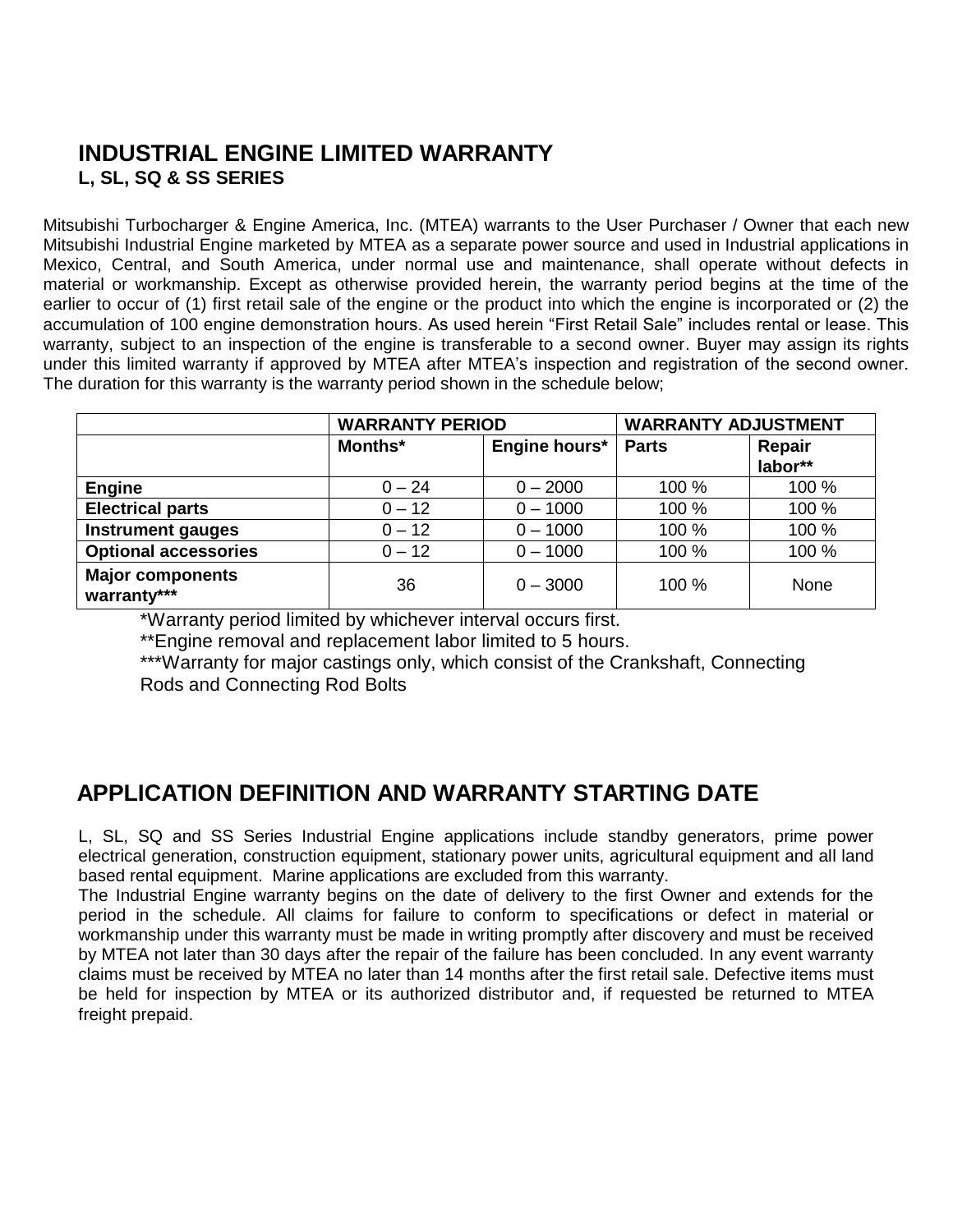### **INDUSTRIAL ENGINE**

Industrial Engines consist of internal and external components supplied by MTEA and include fan drive, water pump, thermostat, vibration damper, injection pump and nozzle assemblies, turbocharger, oil pump, flywheel and flywheel housing. This Industrial Engine Warranty applies only to components supplied by MTEA.

# **WARRANTY ADJUSTMENTS**

Engine warranty adjustments are provided through MTEA Authorized Engine Distributors' factory trained technicians. During the warranty period, provided that the engine is installed and operated according to MTEA's and or its related companies' manual(s) and instruction(s), MTEA will provide at its exclusive election for any part determined by MTEA to be defective, either (1) a new or remanufactured replacement or repaired part, or (2) reimbursement for the cost of the part repair or replacement.

Repair labor provided under the Industrial Engine Warranty includes labor expenses necessary to complete a warranted repair, including reasonable labor (as defined by MTEA) incurred for Engine removal and re-installation when necessary to perform a warranted repair. Labor expenses will be reimbursed according to Mitsubishi's flat rate manual and at regular daytime labor rates.

**Stationary equipment** MTEA will reimburses travel expenses for a MTEA Engine Distributor Technician, when travel is necessary to complete a warranted repair including mileage to readily accessible South American locations during the warranty period when repair labor is provided; however, round trip mileage is limited to 250 miles per warranted repair.

**Portable equipment:** Repairs shall be offered at a Mitsubishi authorized service facility as determined by MTEA. Therefore no compensation or reimbursement for transportation cost of any kind will be allowed.

MTEA's responsibility during the Major Component Warranty is limited to repair or replacement of the defective qualifying part. MTEA shall not be responsible for labor costs incurred for repairs covered under the Major Component Warranty nor shall MTEA be responsible for parts other than the qualifying parts.

### **OWNER RESPONSIBILITIES**

The Owner must advise a MTEA Engine Distributor of a failure and potential warranty claim within the warranty period and have the repairs completed by an Authorized MTEA Engine Distributor. The Owner is responsible for normal wear, adjustments and scheduled maintenance including injection nozzle cleaning and engine valve adjustments. The Owner is responsible for maintaining the Industrial Engine according to recommendations contained in the Mitsubishi Industrial Engine Operations and Maintenance Manual and all other manuals and instructions supplied by MTEA and or its related companies. Maintenance parts and fluids including lubricating oil, antifreeze and belts are the Owner's responsibility unless the materials were damaged by the failure and cannot be reused. The Owner is responsible for all labor costs and other costs not specifically described herein as MTEA's responsibility, including overtime or holiday repair labor, lodging and transportation to remote sites and premium transportation expenses. During the Major Component Warranty, the owner is responsible for all parts and labor costs, except for the parts covered by the Major Component Warranty.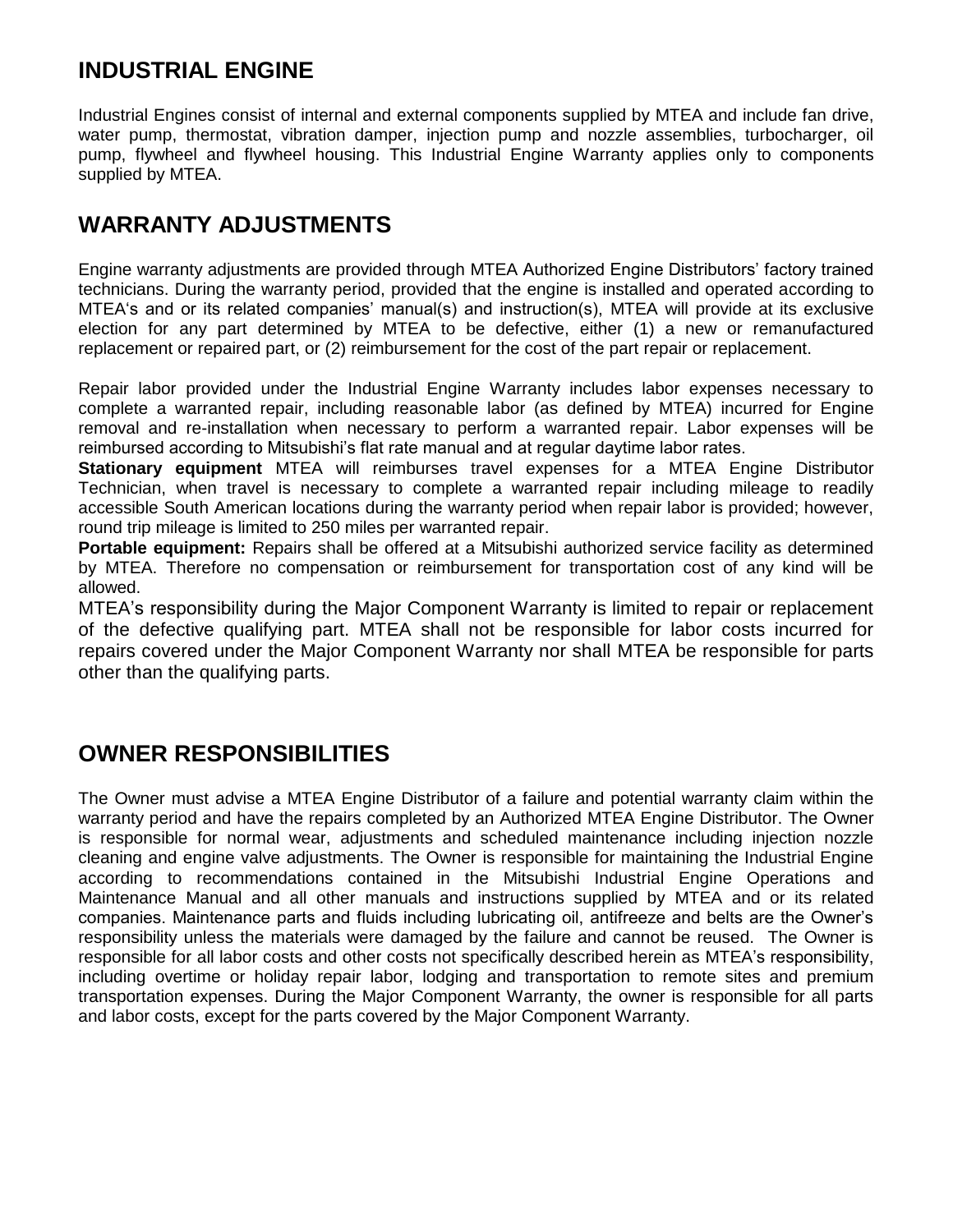# **WARRANTY LIMITATIONS**

The following operational practices damage the engine and any failures resulting from these operational practices are not covered by this warranty: operating the engine at fuel rates higher than established by MTEA; overspeeding; operation without adequate or specified lubricating oil, coolant or fuel; operating the engine beyond published MTEA coolant or lubricant temperatures; inadequate maintenance of cooling systems, and failure to keep the engine air intake free of foreign material, improper storage, warm-up, shutdown or run-in practices; and/or other practices which damage the engine.

Neither MTEA nor its related companies are responsible for failures resulting from the alteration or modification to engines by anyone who has not been so authorized by MTEA in writing. MTEA is not responsible for failures resulting from improper repairs.

Neither MTEA nor its related companies shall be liable for claims attributable to the following: replacement of a complete assembly instead of repairing the assembly unless replacement was approved by MTEA; repairs necessary due to use of parts not supplied by MTEA; repairs caused by abuse, misuse, accidents, acts of God or unauthorized modification; repairs made by unauthorized repair shops; corrections of alleged defects where documentation is inadequate to support the claim or the failed parts needed for analysis have been improperly preserved rendering failure analysis impossible; and unnecessary repairs caused by improper diagnosis. Normal wear that occurs to parts during use of the engine is not covered by warranty including but not limited to these parts: pistons, liners, piston rings, valves, valve seats, valve guides, gears, bearings, crankshaft, camshaft, nozzle and plunger. The following items are not covered by warranty because they are deemed to have resulted from normal engine use or to have been caused by environmental exposure or pollution: rusting or deterioration of plated parts, discoloration, fading or rusting of painted parts, damage or deterioration due to extended storage of the engine after shipment by MTEA.

**THE WARRANTIES LISTED HEREIN ARE THE ONLY WARRANTIES APPLYING TO MTEA'S ENGINES AND WITH RESPECT TO INDUSTRIAL ENGINES, THIS WARRANTY IS IN LIEU OF ALL OTHER WARRANTIES, EXPRESS, IMPLIED, OR STATUTORY, INCLUDING BUT NOT LIMITED TO ANY IMPLIED WARRANTY OF MERCHANTABILITY OR FITNESS FOR A PARTICULAR PURPOSE.** 

**IN NO EVENT SHALL MTEA, OR ANY PARENT OR AFFILIATED COMPANY OF MTEA BE LIABLE FOR DIRECT, INDIRECT, SPECIAL, INCIDENTAL OR CONSEQUENTIAL DAMAGES, WHETHER ARISING FROM CONTRACT, TORT OR STRICT LIABILITY, AT LAW OR IN EQUITY, INCLUDING, BUT NOT LIMITED TO, LOSS OF PROFITS OR REVENUE, ECONOMIC LOSS, "DOWN TIME", LOST PRODUCTION, OR FAILURE TO MEET CONTRACTUAL OBLIGATIONS. THE TOTAL LIABILITY OF MTEA AND OF ANY PARENT OR AFFILIATED COMPANY OF MTEA, SHALL IN NO EVENT EXCEED THE AMOUNT ACTUALLY PAID BY THE OWNER FOR THE PRODUCTS OR SERVICES WHICH GAVE RISE TO THE ALLEGED CLAIM, LOSS OR DAMAGE.**